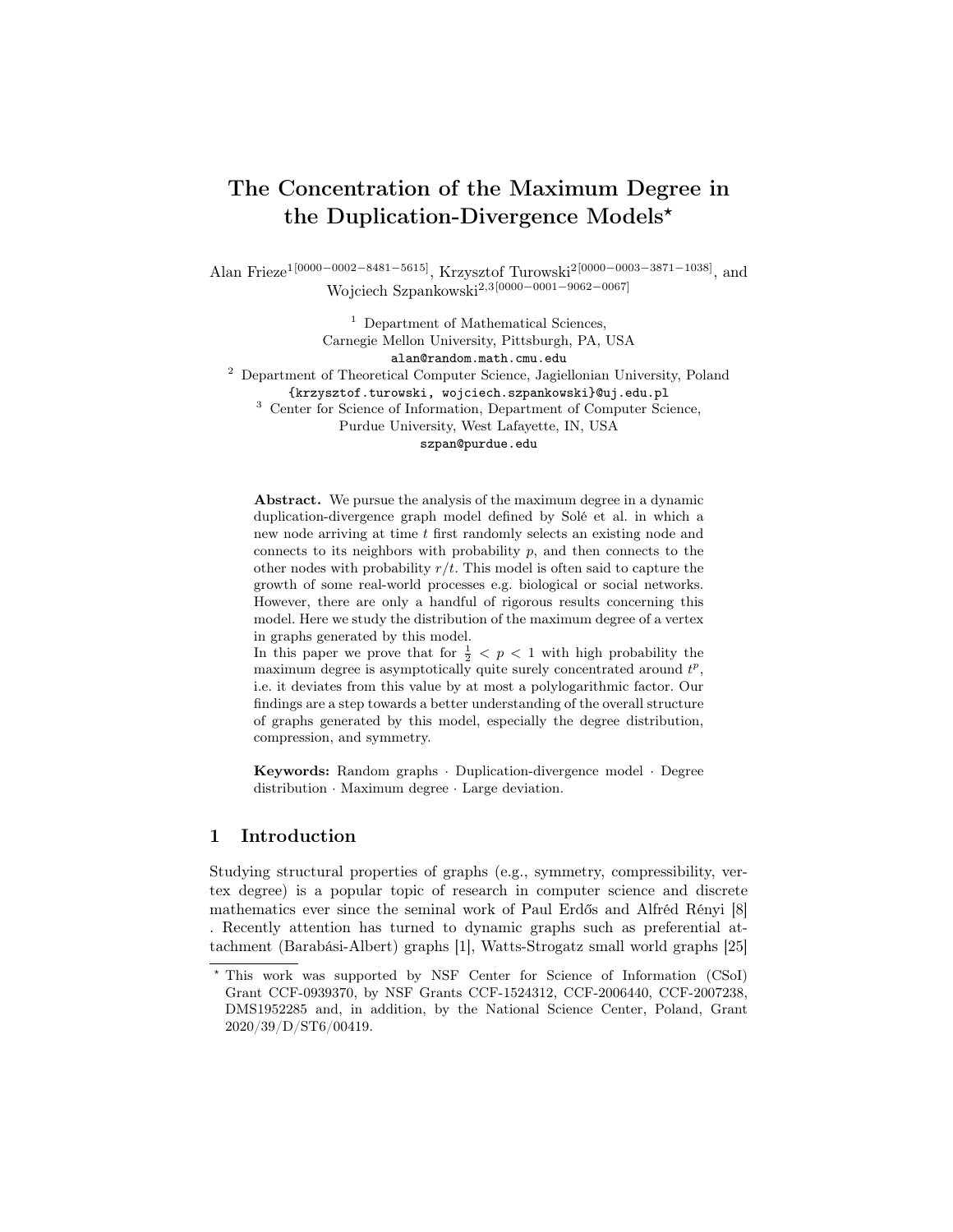or duplication-divergence graphs. Dynamic graphs, in which the edge- and/or vertex-sets are functions of time, are ubiquitous in diverse application domains ranging from biology to finance to social science. Deriving novel insights and knowledge from dynamic structures is a key challenge and understanding the structural properties of such dynamic graphs is critical for new characterizations and insights of the underlying dynamic processes.

Numerous networks in the real world change over time, in the sense that nodes and edges enter and leave the networks. To explain their macroscopic properties (e.g., subgraph frequencies, diameter, degree distribution, symmetry) and to make predictions and other inferences (such as community detection, graph compression, order of node arrivals), several generative models have been proposed [19, 24]. Typically, one tries to capture the behavior of well-known graph parameters under probability distributions induced by the models, e.g. the distribution of the number of vertices with a given degree, the number of connected components, the existence of Hamiltonian paths or other parameters like clique number and chromatic number (see [3, 9, 13] for overviews of the main results in the area).

In this paper we make further progress on structural properties of the duplication-divergence graph models, in which vertices arrive one by one, select an existing node as a parent, connect to the some neighbors of its parent and other vertices according to some pre-defined rule. More precisely, a newly arriving node at time  $t$  first selects randomly an existing node and connects to its neighbors with probability  $p$ ; and then connects to other nodes with probability  $r/t$ . The particular model which we bring under consideration is a duplicationdivergence model, first defined by Solé, Pastor-Satorras et al. [21]. It has been a popular object of study because it has been shown empirically that its degree distribution, small subgraph (graphlets) counts and number of symmetries fit very well with the structure of some real-world biological and social networks, e.g. protein-protein and citation networks [5, 20, 22]. This suggests a possible real-world significance for the duplication-divergence model, which further motivates the studies of its structural properties. However, it is also one of the least understood models, much less so than the Erdős-Rényi or preferential attachment models. At the moment there exist only a handful of results related to the behavior of the degree distribution of the graphs generated by this model. Unlike other dynamic graphs such as the preferential attachment model, the graphs generated by the duplication-divergence model can be very symmetric or quite asymmetric. In Figure 1 from [22] it is shown that there exist certain ranges of the model parameters  $p$  and  $r$  such that the graphs generated from the model are highly symmetric, and certain ranges such that the graphs are asymmetric. Here the symmetry is measured by the size of the automorphism group  $|\text{Aut}(G)|$ , i.e. the number of distinct mapping of vertices onto themselves preserving the adjacency matrix. Still the basic question about the conditions under which the generated graph is symmetric or not remains unanswered. We believe that proving results about the range of the maximum degree can be a stepping stone for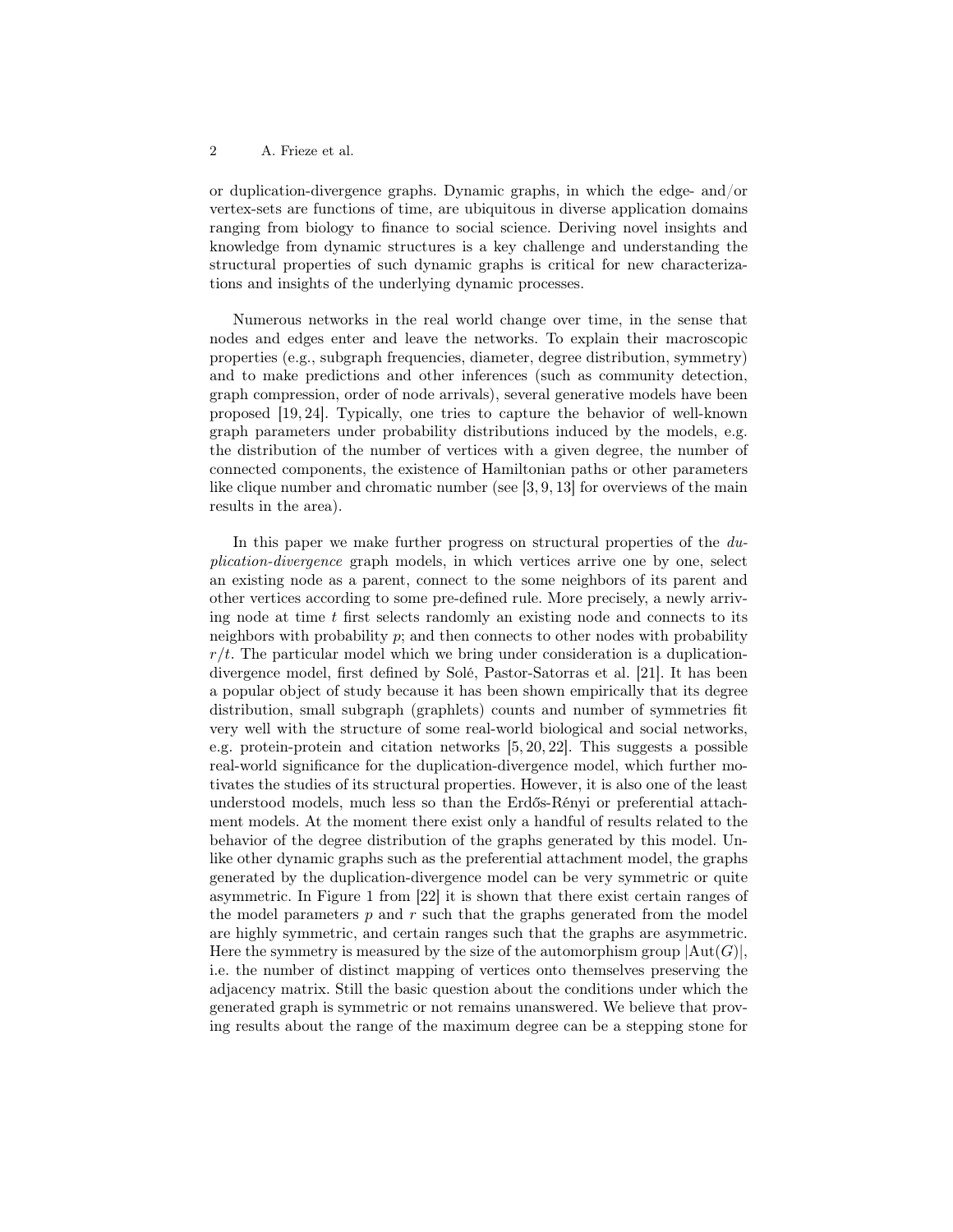

Fig. 1. Symmetry of graphs  $(\log |Aut(G)|)$  generated by the Solé-Pastor-Satorras duplication-divergence model, based on simulations from [22].

rigorous general results regarding symmetries and compression, just as it has been in the case for other random graph models.

In particular, the parameters such as the maximum degree of a random graph and the degree of a given vertex are parameters that are studied not only for their own sake, but it turns out that their analysis opens the way to further results. Let us recall here two examples of these insights related to the questions of graph asymmetry and incompressibility.

First, Łuczak et al. [17] used the estimation of these parameters to prove that the preferential attachment model with  $m \geq 3$  (where m is the number of edges added when a new node arrives) generates asymmetric graphs (i.e. graphs with only one automorphism) with high probability. This was achieved by proving two properties: (A) for any pair of early vertices  $t_1$  and  $t_2$  the degrees of both nodes  $t_1$  and  $t_2$  are distinct, and (B) for any pair of late vertices their corresponding neighbors are not the same, in particular, they have different sets of early neighbors (and therefore, a permutation of  $t_1$  and  $t_2$  does not produce symmetry). We believe that this approach to asymmetry analysis can be extended to the duplication-divergence model and it requires knowledge of the maximum degree which is exactly the topic of this paper.

A second usage of these parameters was presented by Chierichetti et al. in [4]. For example, for the preferential attachment model they used an upper bound on the maximum degree and the degree of a vertex arriving at time s to show that the entropy over all graphs on  $t$  vertices generated by this model is bounded by  $\Omega(t \log t)$ . They also used their bound on vertex degrees to provide lower bounds on graph entropy for several other random graph models known in the literature, e.g. the copying model or ACL model (see also [18] for the preferential attachment graph compression algorithm).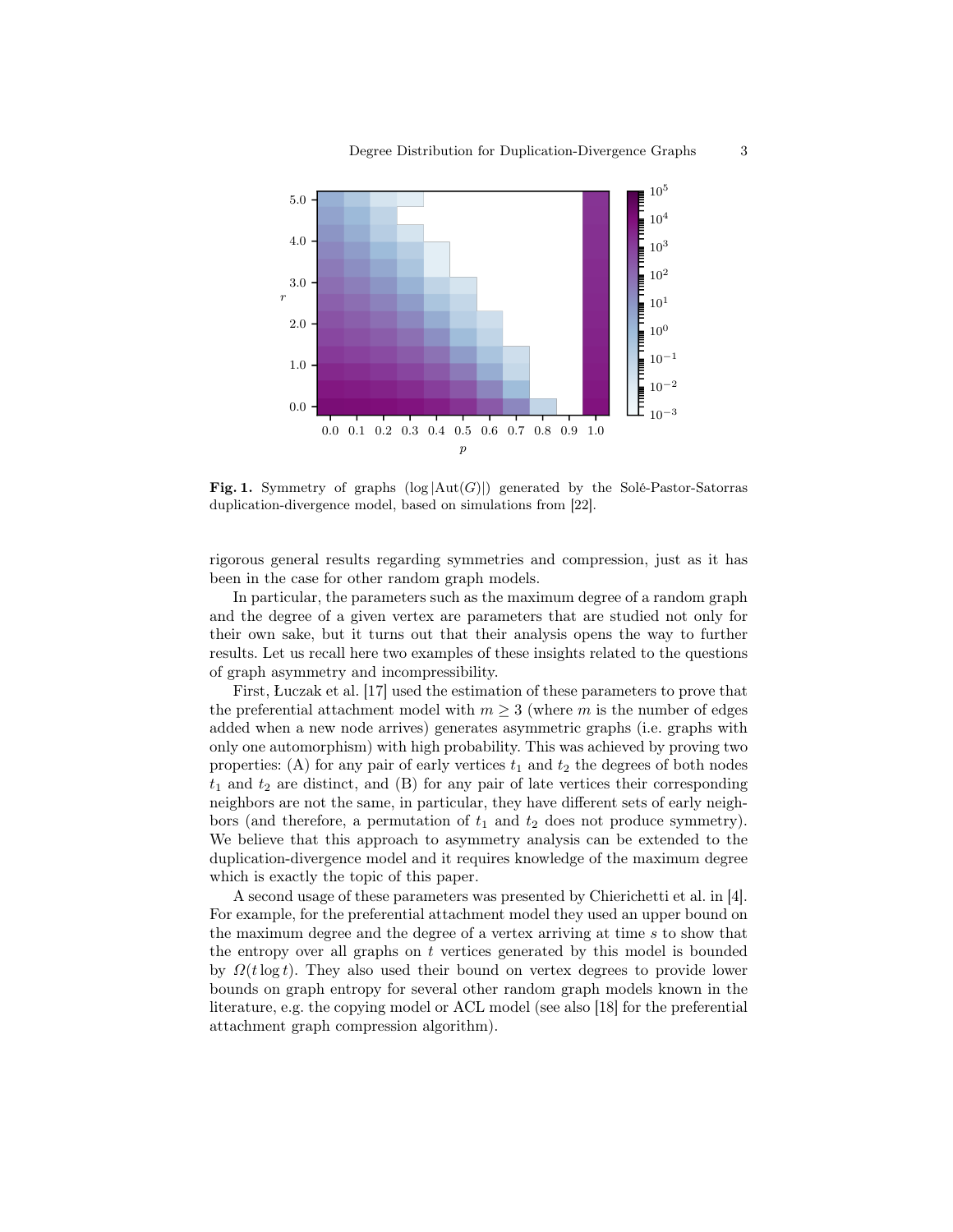Therefore, we turn our attention to the asymptotic behavior of the distribution of degrees of vertices in random graphs generated by the duplicationdivergence model. Let us recall that, for example, for Erdős-Rényi model  $ER(t, p)$ it is known that the degree distribution approximately follows the Poisson distribution with a tail decreasing exponentially [2]. Clearly, the degree of each vertex is a random variable with the binomial distribution, so it is highly concentrated around its mean  $(t-1)p$ . Moreover, the maximum degree is also highly concentrated around  $(t-1)p + \sqrt{2p(1-p)(t-1)\log t}$  [9, Theorem 3.5]. For the preferential attachment model  $PA(t, m)$  it was proved that the degree distribution exhibits scale-free behaviour, i.e. the number of vertices with degree  $k$  is proportional to  $k^{-3}$  [3]. In addition, if we consider a vertex arriving at time s, its degree in graph on t vertices is proportional to  $\sqrt{t/s}$  on average and with high probability it does not exceed  $\sqrt{t/s} \log^3 t$  [6]. In the next section we discuss in some details recent results regarding the degree distribution of the duplicationdivergence graph model.

Here we provide analogous results for the duplication-divergence model. The paper is organized as follows: in Section 2 we present a formal definition of the duplication-divergence model, recall previous results related to the properties of the degree distribution and introduce our main results. In Section 3.1 and Section 3.2 we prove upper bounds for the degrees for earlier and later vertices arriving in the graph, respectively. Finally, in Section 3.3 we give a proof of the lower bound for the maximum degree in the graph.

# 2 Model definition and main results

We formally define the duplication-divergence model  $DD(t, p, r)$ , introduced by Solé et al. [21]. Then we summarize our main results about high-probability bounds on the the maximum degree.

Throughout the paper we use standard graph notation from [7], e.g.  $V(G)$ denotes the vertex set of a graph  $G$ ,  $deg_G(s)$  – the degree of node s in G and  $\Delta(G)$  – the maximum degree of a vertex in G. All graphs considered in the paper are simple.

 $G_t$  denotes a graph on t vertices. Because in the paper we deal with graphs that are dynamically generated, we assume that the vertices are identified with the natural numbers according to their arrival time. We use the notation  $\deg_t(s)$ for the random variable denoting the degree of vertex  $s$  at time  $t$  i.e. after  $t$ vertices have been added in total.

Let us now formally define the model  $DD(t, p, r)$  as follows: let  $G_T$  be a fixed graph on  $T \leq t$  vertices, with vertices having distinct labels from 1 to T. Let also  $0 \leq p \leq 1$  and  $0 \leq r \leq T$  be the parameters of the model. Now, for every  $n = T, T + 1, \ldots, t - 1$  we create  $G_{n+1}$  from  $G_n$  according to the following rules:

- 1. we add a new vertex with label  $n + 1$  to the graph,
- 2. we choose a vertex u from  $G_n$  uniformly at random and we denote u as  $parent(n + 1),$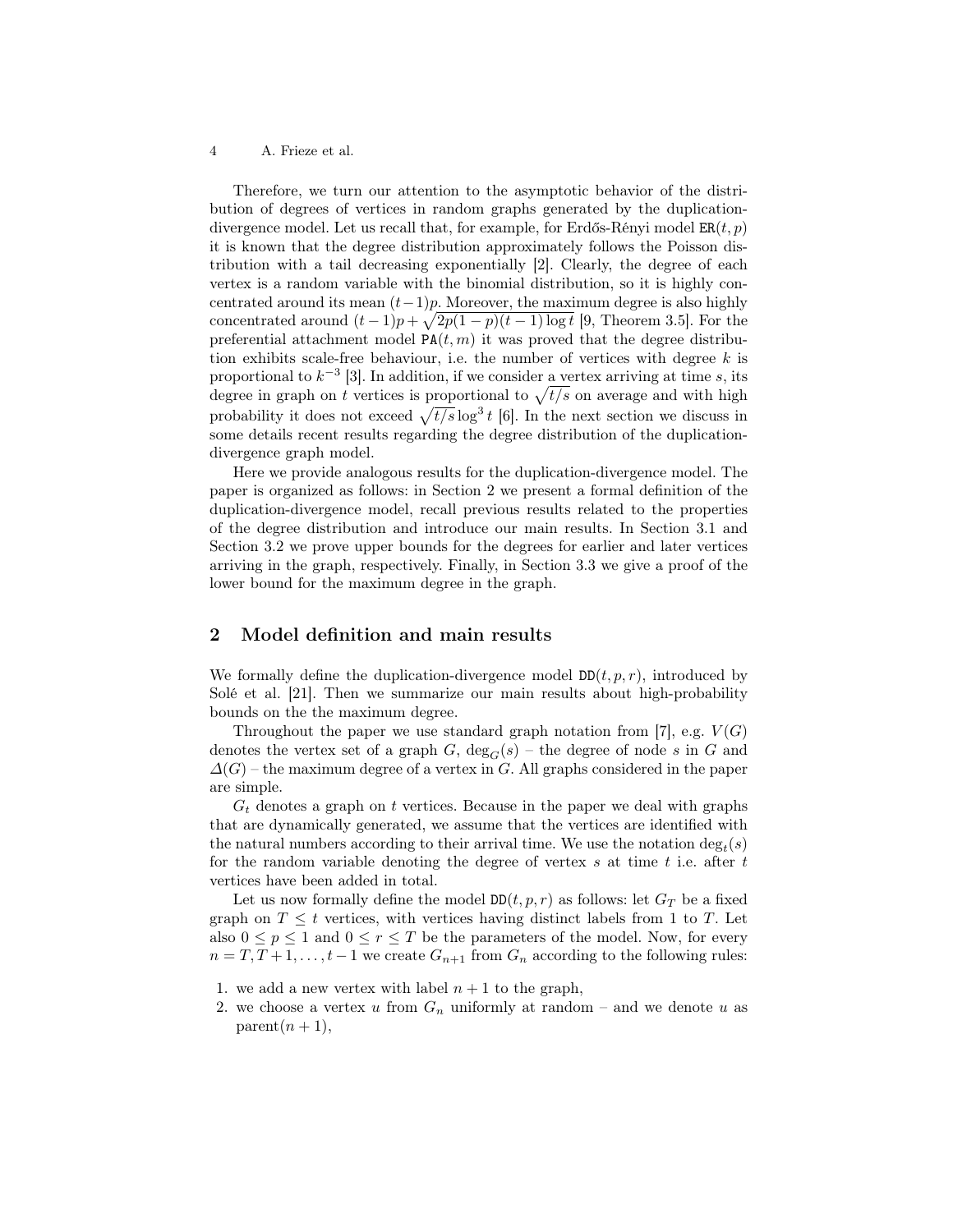- 3. for every vertex  $v$ :
	- (a) if v is adjacent to u in  $G_n$ , then add an edge between v and  $n+1$  with probability p,
	- (b) if v is not adjacent to u in  $G_n$ , then add an edge between v and  $n+1$ with probability  $\frac{r}{n}$ .

All edge additions are independent random Bernoulli variables.

We now review in some detail, recent results on the degree distribution. For example, for  $p < 1$  and  $r = 0$ , it is shown in [11] that even for large p the limiting distribution of degree frequencies indicates that almost all vertices are isolated as  $t \to \infty$ . Moreover, from [16] we know that the number of vertices of degree one is  $\Omega(\log t)$  but again the precise rate of growth of the number of vertices with any fixed degree  $k > 0$  is currently unknown. Recently, also for  $r = 0$ , in [14, 12] the authors showed that for  $0 < p < e^{-1}$  the non-trivial connected component has a degree distribution that has a power-law behavior with the exponent is equal to  $\gamma$  satisfying  $3 = \gamma + p^{\gamma - 2}$ .

Now let us turn to results directly related to the question of maximum degree. For example, in [23] it was shown that for any fixed s asymptotically as  $t \to \infty$ it holds that

$$
\mathbb{E}[\deg_t(s)] = \begin{cases} \Theta(\ln t) & \text{if } p = 0 \text{ and } r > 0, \\ \Theta(t^p) & \text{otherwise.} \end{cases}
$$

Note that by the close relation between parameters  $\Delta(G_t)$  and  $\deg_t(s)$  we can establish easily that  $\mathbb{E}[\Delta(G_t)] = \Omega(t^p)$  when  $p > 0$  or  $r = 0$ , and  $\mathbb{E}[\Delta(G_t)] =$  $\Omega(\ln t)$  otherwise.

It turns out that a lower bound on maximum degree is easily established as a byproduct of existing results by Frieze et al. [10]: for  $\frac{1}{2}$  < p < 1 and  $G_t \sim \text{DD}(t, p, r)$  with  $p > 0$  and  $s = O(1)$  it holds that

$$
\Pr\left[\deg_t(s) \leq \frac{C}{A}t^p \log^{-3-\varepsilon}(t)\right] = O(t^{-A})
$$

for some fixed constant  $C > 0$  and any  $A > 0$ . This lower bound holds for the maximum degree because for any s it holds that  $\deg_t(s) \leq \Delta(G_t)$ . In the same paper, Frieze et al. also proved that for  $\frac{1}{2} < p < 1$ ,  $G_t \sim \text{DD}(t, p, r)$  and  $s = O(1)$ it holds that

$$
\Pr[\deg_t(s) \ge A C t^p \log^2(t)] = O(t^{-A})
$$

for some fixed constant  $C > 0$  and any  $A > 0$ . They also left as an open problem the question of the behavior of the right tail of the maximum degree distribution or, equivalently, of the upper bound on  $\deg_t(s)$  for larger s that holds with high probability.

In this paper, we solve this problem. More precisely, we obtain two major results: first, we provide a bound  $\deg_t(s) \leq t^p \text{polylog}(t)$  which holds quite surely (i.e. at least  $1 - O(t^{-A})$  for any given  $A > 0$  [15]). We prove that this bound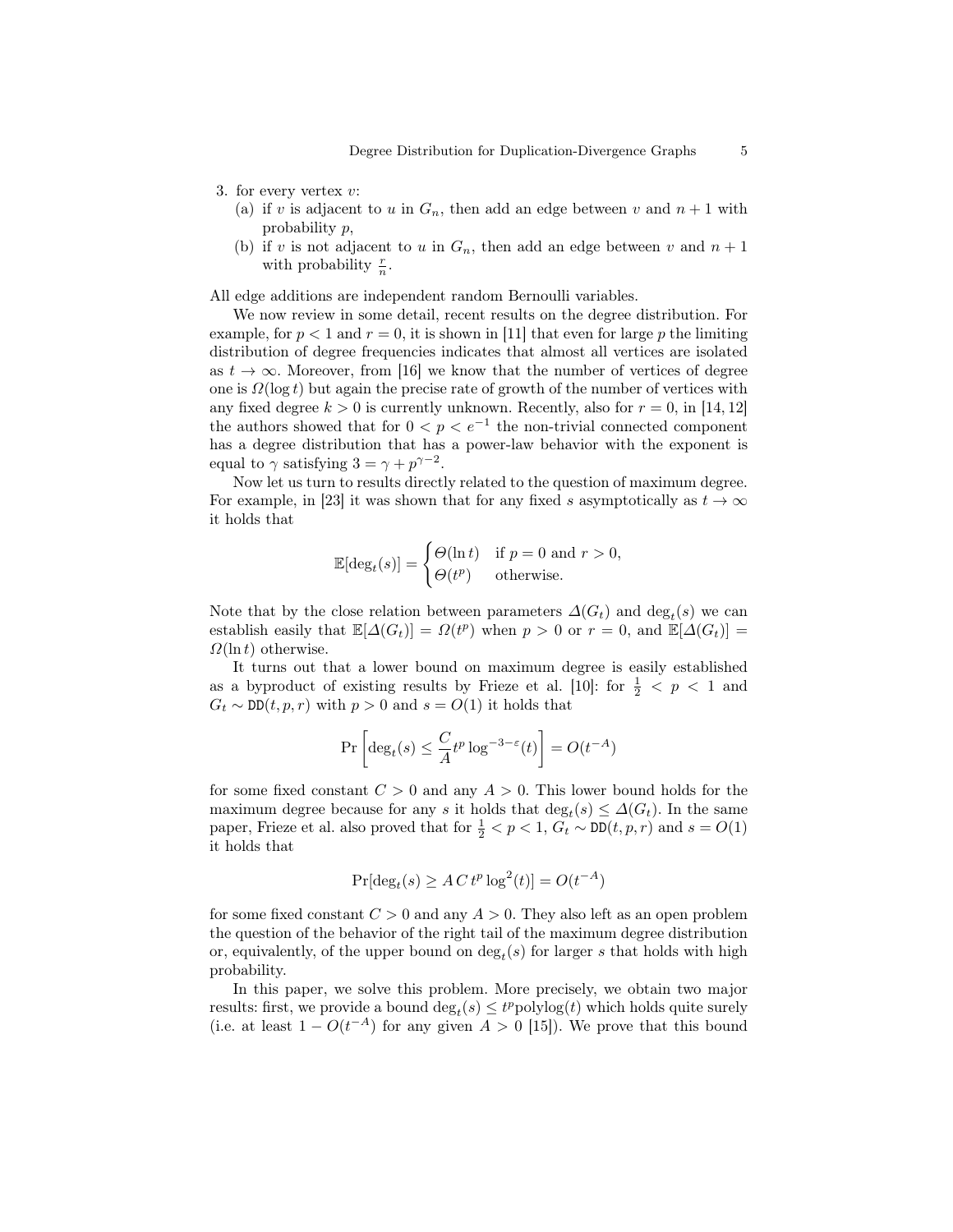is valid for all vertices in  $G_t$ , not only for  $s = O(1)$  as before, leading to the estimate  $\Delta(G_t) \leq t^p \text{polylog}(t)$  for any  $\varepsilon > 0$  with high probability. Next, we provide a precise lower bound and we show that there exists an early vertex  $s$ such that  $\deg_t(s) \geq (1 - \varepsilon)t^p$  for any  $\varepsilon > 0$  quite surely. Putting everything together we obtain the main result of this paper, that is:

**Theorem 1.** Let  $\frac{1}{2} < p < 1$ . Asymptotically for  $G_t \sim \text{DD}(t, p, r)$ 

$$
\Pr[(1-\varepsilon)t^p \le \Delta(G_t) \le (1+\varepsilon)t^p \log^{5-4p}(t)] = O(t^{-A})
$$

for any constants  $\varepsilon > 0$  and  $A > 0$ ,

In other words, we are now certain that the maximum degree of the graph is concentrated in the sense that by moving only by some polylogarithmic factor from the mean to both left and right we observe the tail decay which is greater than any polynomial.

## 3 Analysis and proofs

#### 3.1 Upper bound, early vertices

The main idea of the proof of the upper bound of the maximum degree is as follows: we first find for small s (i.e.  $s \leq t_0$ ) a Chernoff-type bound on the growth of  $\deg_{\tau}(s)$  over an interval of certain length h.

Then, we introduce auxiliary deterministic sequences  $t_i$  and  $X_{t_i}$  such that  $t_0 < \ldots < t_{k-1} < t \leq t_k$ . The definition of these sequences stems from the bound mentioned above, in particular from the relation between  $h$  and the growth of the degree, guaranteed with high probability. Ultimately, we prove  $\deg_{\tau}(s) \leq X_{\tau}$ with high probability for all  $s \leq t_0$ .

Let us start with providing a Chernoff-type bound on the growth of the degree of a given early vertex (with proof in Appendix A):

**Lemma 1.** Let  $1 \leq s \leq \tau \leq t$ . Let  $X_{\tau}$  be any value such that  $\deg_{\tau}(s) \leq X_{\tau}$ . Then for any  $h \leq \varepsilon X_\tau$  with  $\varepsilon \in (0,1)$  it is true that

$$
\Pr\left[\deg_{\tau+h}(s) \geq \deg_{\tau}(s) + (1+3\varepsilon) \frac{h(pX_{\tau}+r)}{\tau}\right] \leq \exp\left(-\frac{h\varepsilon^2(1+\varepsilon)(pX_{\tau}+r)}{3\tau}\right).
$$

We can immediately deduce how large  $h$  has to be to get a polynomial tail:

Corollary 1. Let  $1 \leq s \leq \tau \leq t$ . Let  $X_{\tau} \geq 0$ ,  $\varepsilon \in (0,1)$  be values such that asymptotically for any  $A > 0$ , it holds that  $\deg_{\tau}(s) \leq X_{\tau}$  and  $3A\tau \log t \leq$  $\varepsilon^3 X_\tau (pX_\tau + r)$ . Then for any  $h \in \left[\frac{3A\tau \log t}{\varepsilon^2 (pX_\tau + r)}, \varepsilon X_\tau\right]$  it is true that

$$
\Pr\left[\deg_{\tau+h}(s) > \deg_\tau(s) + (1+3\varepsilon)\,\tfrac{h(pX_\tau+r)}{\tau}\right] = O(t^{-A}).
$$

Now we provide the definitions for two auxiliary sequences that we mentioned earlier: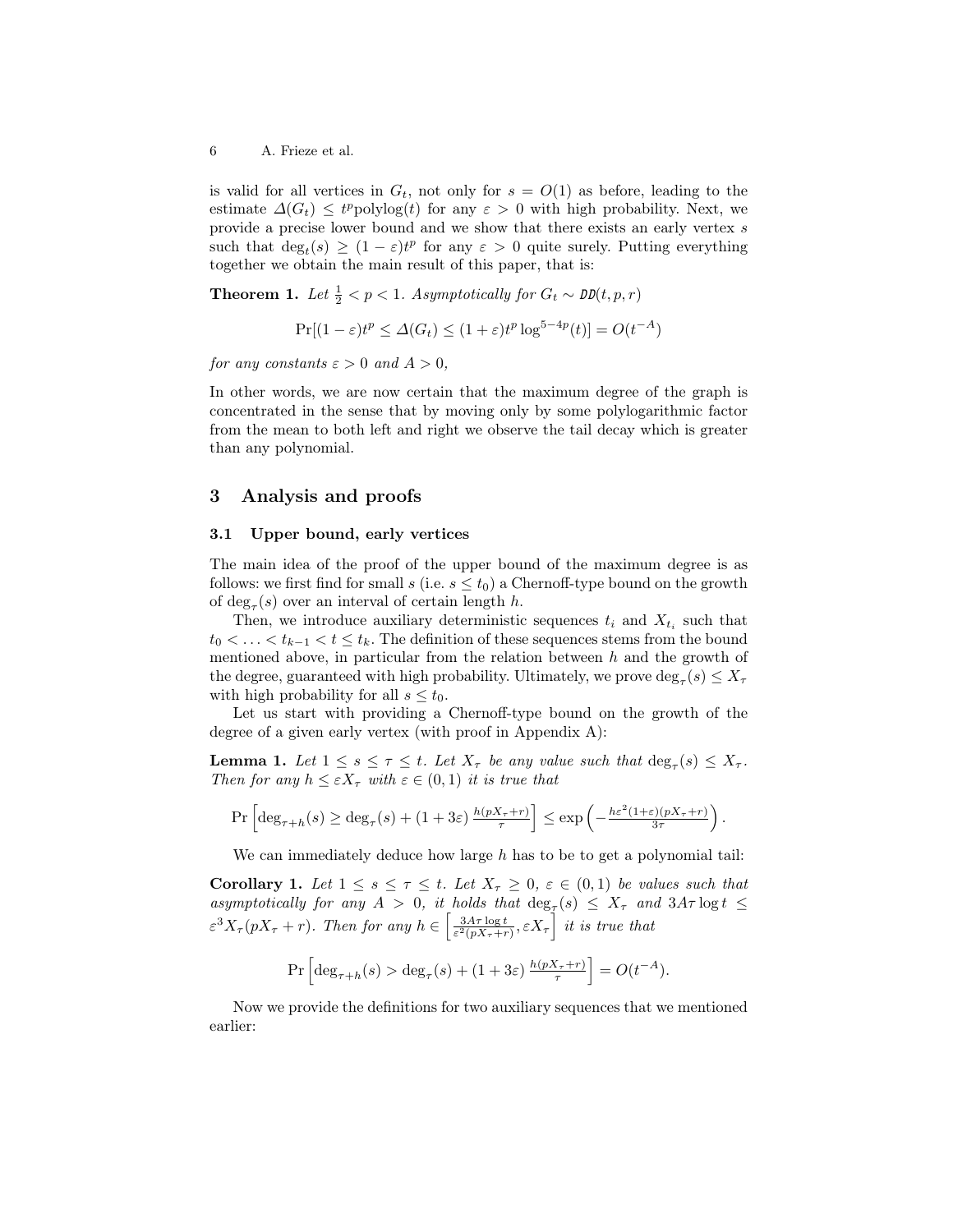**Definition 1.** Let  $0 < p < 1$  be fixed with certain  $\alpha$ ,  $\beta_i$  and  $\phi$ . We define the increasing sequences  $(t_i)_{i=0}^k$  and  $(X_{t_i})_{i=0}^k$  and an integer k in the following way:

$$
t_0 = \phi, \qquad t_{i+1} = t_i + \frac{\alpha t_i \log t_i}{X_{t_i}}, \qquad t_{k-1} < t \le t_k,
$$
\n
$$
X_{t_0} = t_0, \qquad X_{t_{i+1}} = X_{t_i} + \beta_i \log t_i.
$$

Note that  $\alpha$ ,  $\beta_i$  and  $\phi$  can be, and indeed we will specify them, as dependent on t. However, for brevity, we assume the possible dependency on  $t$  as implicit.

Observe that inductively from the definition it follows that if  $\alpha \geq \beta_i$ , then  $X_{t_i} \leq t_i$  for all  $i = 0, 1, \ldots, k$ .

Moreover, note that we do not specify the values of  $X_{\tau}$  for  $\tau$  other than  $\{t_0, t_1, \ldots, t_k, \ldots\}$ . In the rest of the paper we will be using precisely these values in the proofs, so such a definition is sufficient for our purposes. For convenience, we only assume that for any  $\tau \in (t_l, t_{l+1})$  for some  $l = 0, 1, \ldots, k-1$  the sequence is completed in any way such that  $X_{t_l} \leq X_{\tau} \leq X_{t_{l+1}}$ .

Now we analyze the asymptotic properties of these sequences. We start with a simple lower bound (see Appendix B for proof):

**Lemma 2.** Assume that  $\phi \geq \log^2 t$ ,  $\alpha \leq \sqrt{\phi}$  and  $\beta_i \geq \alpha(p-\delta)$  for some  $\delta \in [0, p)$ . Asymptotically as  $t \to \infty$  for any  $i = 0, 1, \ldots, k$  we have  $X_{t_i} \geq t_i^{p-\delta}$ .

It enables us to we prove (in Appendix C) the upper bound:

**Lemma 3.** Assume that  $\phi \geq \log^3 t$ ,  $\alpha(p-\delta) \leq \beta_i \leq \alpha p + \frac{\alpha}{2 \log t_i}$  for some  $\delta \in [0,p)$ . It holds asymptotically as  $t \to \infty$  that  $X_{t_i} \leq \phi^{1-p} t_i^p \log t_i$  for all  $i = 0, 1, \ldots, k.$ 

**Corollary 2.** If  $\alpha \leq \phi$ , then for the value of k such that  $t_{k-1} < t \leq t_k$  it is true that  $\alpha k < t$ .

*Proof.* We know from the definition of  $t_i$  and Lemma 3 that

$$
t > t_{k-1} \ge t_0 + \sum_{i=0}^{k-2} \frac{\alpha t_i \log t_i}{\phi^{1-p} t_i^p \log t_i} \ge t_0 + \sum_{i=0}^{k-2} \alpha \ge \phi + (k-1)\alpha > \alpha k
$$

as needed.

Here let us note (and prove in Appendix D) the relation between the last elements of the sequences  $(t_i)_{i=0}^k$ ,  $(X_{t_i})_{i=0}^k$  and the final values themselves:

**Lemma 4.** Let  $\varepsilon$  be any positive constant. Assume that  $\phi \geq \log^3 t$ ,  $\alpha \leq \sqrt{\phi}$ ,  $\alpha(p-\delta) < \beta_i \leq \alpha p + \frac{\alpha}{2\log t_i}$  for some  $\delta \in [0, p)$ . It holds asymptotically as  $t \to \infty$ that  $(1 - \varepsilon)t_k \le t \le (1 + \varepsilon)t_{k-1}$  and  $(1 - \varepsilon)X_{t_k} \le X_{t_k} \le (1 + \varepsilon)X_{t_{k-1}}$ .

Observe that since we will use  $\phi < t$ , it holds that  $k \geq 1$ .

Let us denote by  $A_i(s)$  the event that  $\deg_{t_i}(s) \leq X_{t_i}$  for a fixed  $s \leq t_i$ . Now we proceed with the main theorem: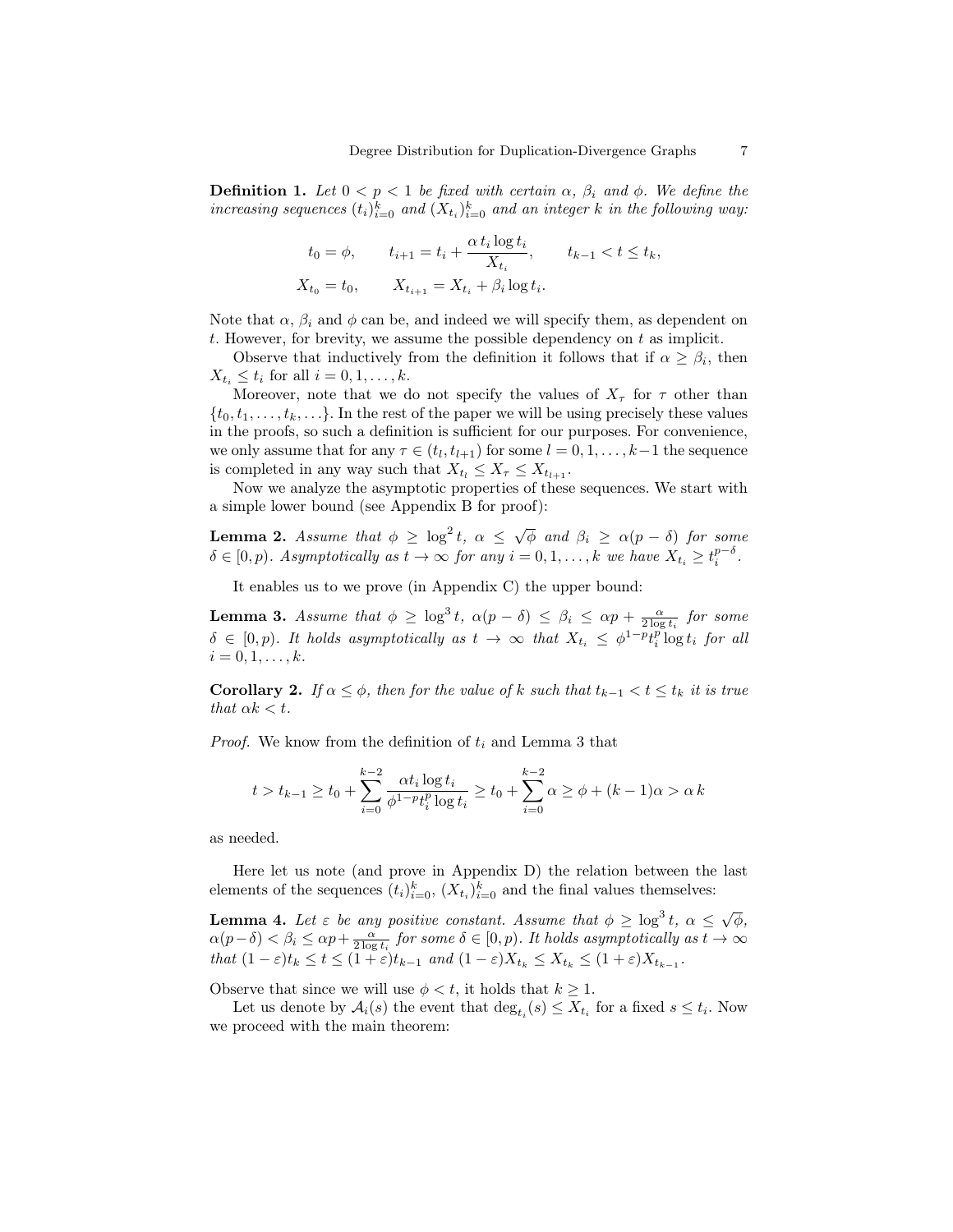**Theorem 2.** For  $G_t$  ∼ DD( $t, p, r$ ) with  $\frac{1}{2} < p < 1$  and  $s \in [1, 74529(A+1)^2 \log^4 t]$ it holds asymptotically that

$$
\Pr\left[\deg_t(s) > (1+\varepsilon)t^p\log^{5-4p}t\right] = O(t^{-A})
$$

for any constants  $\varepsilon > 0$  and  $A > 0$ .

*Proof.* Throughout the proof we will use sequences  $(t_i)_{i=0}^k$  and  $(X_{t_i})_{i=0}^k$  with  $\alpha = 273p^3(A+1)\log^2 t$ ,  $\beta_i = \alpha p + \frac{\alpha}{2\log t_i}$  and  $\phi = 74529(A+1)^2\log^4 t$  and  $t_{k-1} < t \leq t_k$ .

Observe that all the assumptions of Lemma 2, Lemma 3 and Corollary 2 are met so we know that  $\max\{74529(A+1)^2 \log^4 t, t_i^p\} \le X_{t_i} \le t_i^p \log^{5-4p} t$  for all  $i = 0, 1, \ldots, k$  and also  $k < \frac{t}{\log^2 t}$ . Moreover, if  $\mathcal{A}_i(s)$  holds, then the assumptions of Corollary 1 also are true for  $\tau = t_i$  and  $h = \frac{\alpha t_i \log t_i}{X_{t_i}}$  as  $t_i \to \infty$  since for any constant  $A > 0$  and  $\varepsilon = \frac{1}{9p \log t_i}$  it holds that

$$
\frac{3At_i \log t}{\varepsilon^2 (pX_{t_i} + r)} < h = \frac{\alpha t_i \log t_i}{X_{t_i}} < \varepsilon X_{t_i}.
$$

The left inequality is easy to verify as the left element is  $\Theta\left(\frac{t_i \log^2 t_i \log t}{X_{t_i}}\right)$ ) and  $h$ grows like  $\Theta\left(\frac{t_i\log t_i\log^2t}{X_{t_i}}\right)$  . The right inequality follows directly from Lemma 2, provided we choose some  $\delta \in [0, p - \frac{1}{2})$  so that  $X_{t_i}$  grows sufficiently fast.

Moreover, since  $\beta_i > \alpha p$ , we know that for  $\varepsilon = \frac{1}{9p \log t_i}$  asymptotically

$$
X_{t_{i+1}} - X_{t_i} = \beta_i \log t_i \ge (1 + 3\varepsilon) \frac{h(pX_{t_i} + r)}{t_i}
$$

.

where  $h = \frac{1}{1 + \frac{1}{2p \log t_i}}$  $\frac{\beta_i t_i \log t_i}{pX_{t_i}} \leq \varepsilon X_{t_i}.$ 

Therefore, Corollary 1 implies that for any constant  $A > 0$  and  $\varepsilon = \frac{1}{9p \log t_i}$ it is true that  $Pr[\neg \mathcal{A}_{i+1}(s)|\mathcal{A}_{i}(s)] = O(t^{-A}).$ 

Clearly, for any  $1 \le s \le t_0$  we know that  $\mathcal{A}_0(s)$  always holds so  $Pr[\neg \mathcal{A}_0(s)] =$ 0. Finally, we obtain using Lemma 4 and Corollary 1 that

$$
\Pr[\deg_t(s) > X_{t_k}] \le \Pr[\deg_{t_k}(s) > X_{t_k}] = \Pr[\neg \mathcal{A}_k(s)]
$$
  

$$
\le \sum_{i=0}^{k-1} \Pr[\neg \mathcal{A}_{i+1}(s) | \mathcal{A}_i(s)] + \Pr[\neg \mathcal{A}_0(s)] = \sum_{i=0}^{k-1} O(t^{-A}) = O(t^{-A+1}).
$$

#### 3.2 Upper bound, late vertices

In the second part of the proof we also use the sequences  $(t_i)_{i=0}^k$  and  $(X_{t_i})_{i=0}^k$  as defined in Definition 1. Moreover, in their definition throughout this section we use the same constants as in the proof of Theorem 2:  $\alpha = 273p^3(A+1)\log^2 t$ ,  $\beta_i = \alpha p + \frac{\alpha}{2 \log t_i}$  and  $\phi = 74529(A+1)^2 \log^4 t$ .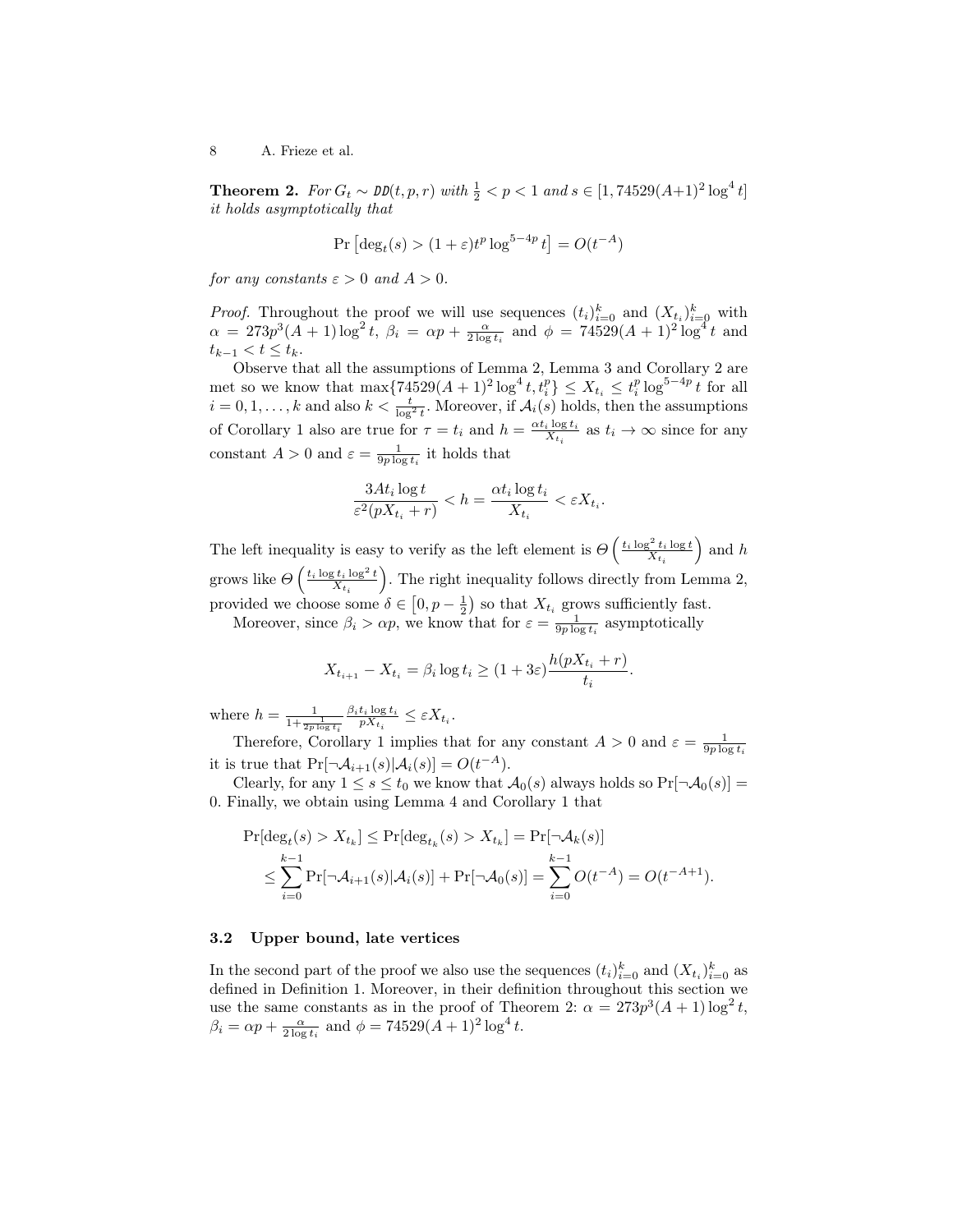The proof consists of showing that for  $s \in [t_i, t_{i+1})$  for some  $i = 0, 1, ..., k-1$ the degree of the vertex when it appears in the graph (i.e.  $deg<sub>s</sub>(s)$ ) is with high probability significantly smaller than its respective  $X_{t_{i+1}}$ . Furthermore, we show that the increase in the degree between  $\deg_s(s)$  and  $\deg_{t_{i+1}}(s)$  with high probability cannot compensate for this difference. Thus,  $X_t$  (or, to be more precise,  $X_{t_k}$ ) gives us a good upper bound on  $\deg_t(s)$  for all  $s$  – and therefore also we obtain an upper bound for  $\Delta(G_t)$ .

Let us introduce an auxiliary event  $\mathcal{B}_l(s) = \bigcup_{\tau=1}^s \mathcal{A}_l(\tau) = [\deg_{t_l}(s) \leq X_{t_l}]$  for any s and l such that  $s \leq t_l$ .

**Lemma 5.** Let  $s \in (t_l, t_{l+1}]$  for some  $l = 0, 1, \ldots, k-1$ . Then, for any  $\varepsilon \in (0, 1)$ 

$$
\Pr\left[\deg_s(s) \ge (1+\varepsilon)(pX_{t_{l+1}}+r)|\mathcal{B}_l(t_l) \wedge \mathcal{B}_{l+1}(s-1)\right] \le \exp\left(-\frac{\varepsilon^2(pX_{t_{l+1}}+r)}{3}\right).
$$

*Proof.* First, we notice the fact that  $\max\{\deg_{t_{l+1}}(\tau): 1 \leq \tau \leq s-1\} \leq X_{t_{l+1}}$ guarantees that  $\max{\{\text{deg}_s(\tau): 1 \leq \tau \leq s-1\}} \leq X_{t_{l+1}}$ . Therefore,  $\text{deg}_s(s)$  is stochastically dominated by  $A_s \sim Bin\left(s, \frac{pX_{t_{l+1}}+r}{s}\right)$  so for any  $\varepsilon \in (0,1)$  we obtain the result directly using the Chernoff bound with  $\mathbb{E}[A_s] = pX_{t_{l+1}} + r$ .

Note that the result implies that with high probability at most slightly more than a p fraction of the maximum allowed degree is already used at time s. Therefore, we are interested in bounding the remaining part of the degree, i.e.  $\deg_{t_{l+1}}(s) - \deg_s(s)$ , by something smaller than the remaining  $(1-p)$  fraction of the maximum allowed degree.

**Lemma 6.** Let  $\frac{1}{2} < p < 1$  and  $s \in (t_l, t_{l+1}]$  for some  $l = 0, 1, ..., k - 1$ . Then asymptotically as  $t \to \infty$ , for any constant  $A > 0$  it holds that

$$
\Pr\left[\deg_{t_{l+1}}(s) \geq X_{t_{l+1}} | \mathcal{B}_l(t_l) \wedge \mathcal{B}_{l+1}(s)\right] = O(t^{-A}).
$$

**Lemma 7.** Let  $\frac{1}{2} < p < 1$  and  $s \in (t_l, t_{l+1}]$  for some  $l = 0, 1, ..., k - 1$ . Then asymptotically as  $t \to \infty$ , for any constant  $A > 0$  it holds that

$$
\Pr[\neg \mathcal{B}_{l+1}(t_{l+1}) | \mathcal{B}_l(t_l)] = O(t^{-A}).
$$

The proofs of both lemmas above are presented in Appendices E and F.

**Theorem 3.** Let  $\frac{1}{2} < p < 1$ . Then asymptotically as  $t \to \infty$ , for any constant  $A > 0$  it holds that

$$
\Pr\left[\Delta(G_t) \ge (1+\varepsilon)t^p \log^{5-4p} t\right] = O(t^{-A}).
$$

*Proof.* From Lemma 3 we know that  $X_{t_k} \leq (1+\varepsilon)t^p \log^{5-4p} t$  holds quite surely. It follows that

$$
\Pr\left[\Delta(G_t) \ge (1+\varepsilon)t^p \log^{5-4p} t\right] \le \Pr\left[\Delta(G_t) \ge X_{t_k}\right] \le \Pr\left[\neg \mathcal{B}_k(t_k)\right]
$$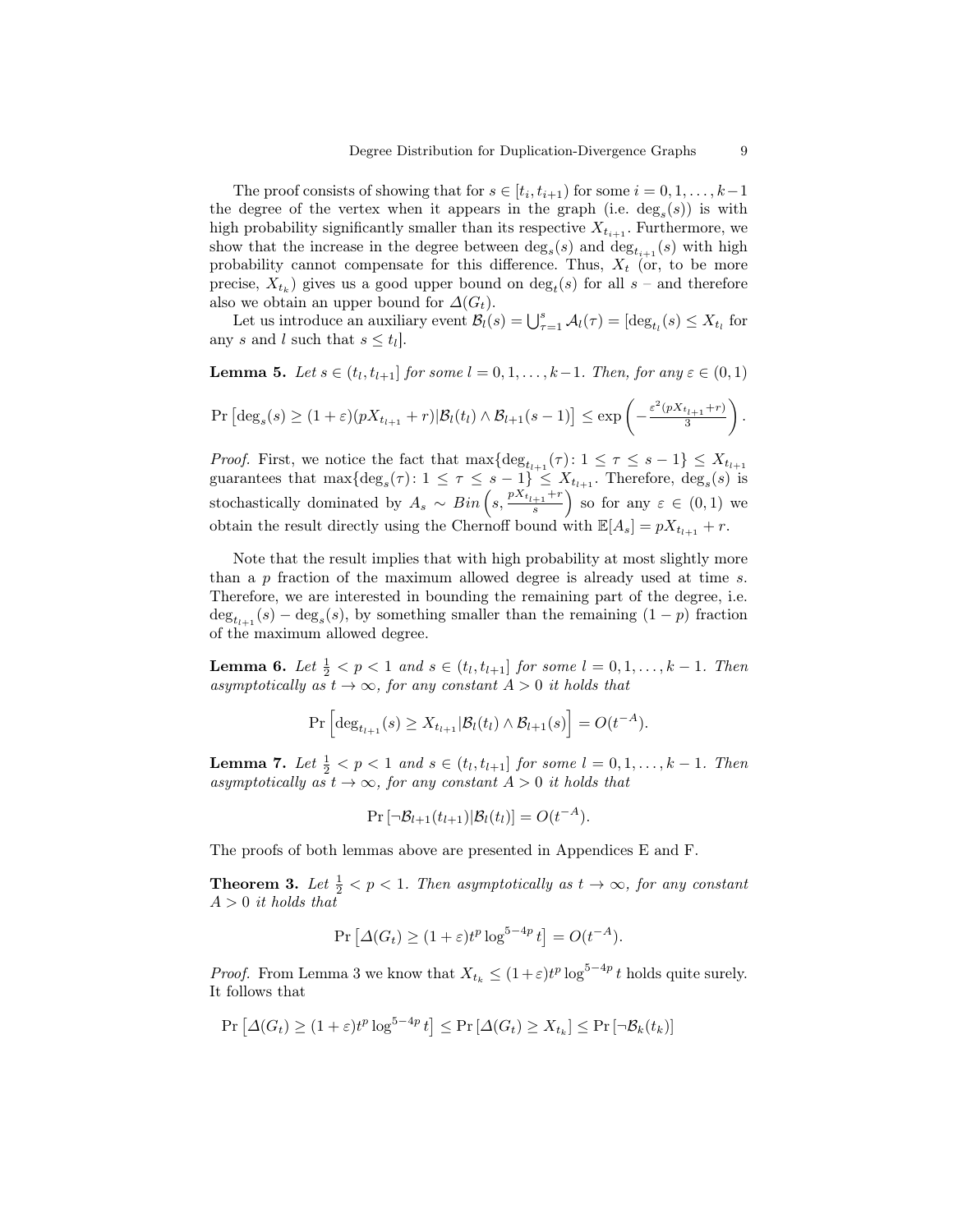$$
\leq \sum_{l=0}^{k-1} \Pr\left[\neg \mathcal{B}_{l+1}(t_{l+1}) | \mathcal{B}_{l}(t_{l})\right] + \Pr\left[\neg \mathcal{B}_{0}(t_{0})\right].
$$

Now, from Theorem 2 and Lemma 7 we know that both  $Pr[\neg \mathcal{B}_0(t_0)] =$  $O(t^{-A})$  and  $Pr[\neg \mathcal{B}_{l+1}(t_l)|\mathcal{B}_l(t_l)] = O(t^{-A})$  for any  $A > 0$ , respectively. Putting this all together with Lemma 4 we obtain the result.

### 3.3 Lower bound

Here we proceed analogously to the case of the upper bound for early vertices. First, we provide an appropriate Chernoff-type bound for the degree of a given vertex with respect to some deterministic sequence. Then we again use a special sequence, which has the desired rate of growth and serves as a lower bound on  $deg<sub>t</sub>(s)$ . Note that we don't need to extend our analysis for the late vertices since a lower bound for the degree of any vertex  $s$  at time  $t$  is also a lower bound for the minimum degree of  $G_t$ .

First, we note that if we start the whole process from a non-empty graph, then there exists  $s \in [1, t_0]$  such that  $\deg_{t_0}(s) \geq 1$ . Moreover, even if the starting graph is empty, but  $r > 0$ , then with high probability there exists a vertex with positive degree, as the probability of adding another isolated vertex to an empty graph on t vertices is at most  $(1 - \frac{r}{t})^t \le \exp(-r)$ , so within first  $\frac{A}{r} \log t$ vertices for any  $A > 0$  we have a non-isolated vertex with probability at least  $1 - O(t^{-A})$ . Of course, if we start from an empty graph and  $r = 0$ , then for any p there cannot arise any edge in the duplication process. However, in this case it trivially follows that  $\Delta(G_t) = 0$ , so we omit this case in further analysis.

Let us now return to the aforementioned Chernoff-type lower bound:

**Lemma 8.** Let  $1 \leq s \leq \tau \leq t$ . Let  $X_{\tau}$  be any value such that  $\deg_{\tau}(s) \geq X_{\tau}$ . Then for any  $h \leq \varepsilon \tau$  with  $\varepsilon \in (0, \frac{1}{3})$  it is true that

$$
\Pr\left[\deg_{\tau+h}(s) \le \deg_\tau(s) + (1-2\varepsilon)\,\frac{hpX_\tau}{\tau}\right] \le \exp\left(-\frac{h\varepsilon^2 pX_\tau}{3\tau}\right).
$$

**Corollary 3.** Let  $1 \leq s \leq \tau \leq t$ . Let  $X_{\tau} \geq 0$ ,  $A > 0$ ,  $\varepsilon \in (0, \frac{1}{3})$  be values such that  $\deg_{\tau}(s) \leq \tau$  and  $3A \log t \leq \varepsilon^3 pX_{\tau}$ . Then for any  $h \in \left[\frac{3A \log t}{\varepsilon^2 pX_{\tau}}, \varepsilon\tau\right]$  it is true that

$$
\Pr\left[\deg_{\tau+h}(s) \le \deg_{\tau}(s) + (1-2\varepsilon)\,\frac{hpX_\tau}{\tau}\right] = O(t^{-A}).
$$

In the following, we again use sequences  $(t_i)_{i=1}^k$  and  $(X_{t_i})_{i=1}^k$  from Definition 1. Let us also define  $\mathcal{C}_i(s)$  as the event that  $\deg_{t_i}(s) \geq X_{t_i} - \phi + 1$  for a fixed  $s \leq t_i$ . This allows us to proceed with the main theorem of this section:

**Theorem 4.** For  $G_t \sim \text{DD}(t, p, r)$  with  $\frac{1}{2} < p < 1$  there exists s such that for any constants  $\varepsilon > 0$  and  $A > 0$  it holds asymptotically that

$$
\Pr\left[\deg_t(s) < (1 - \varepsilon)t^p\right] = O(t^{-A}).
$$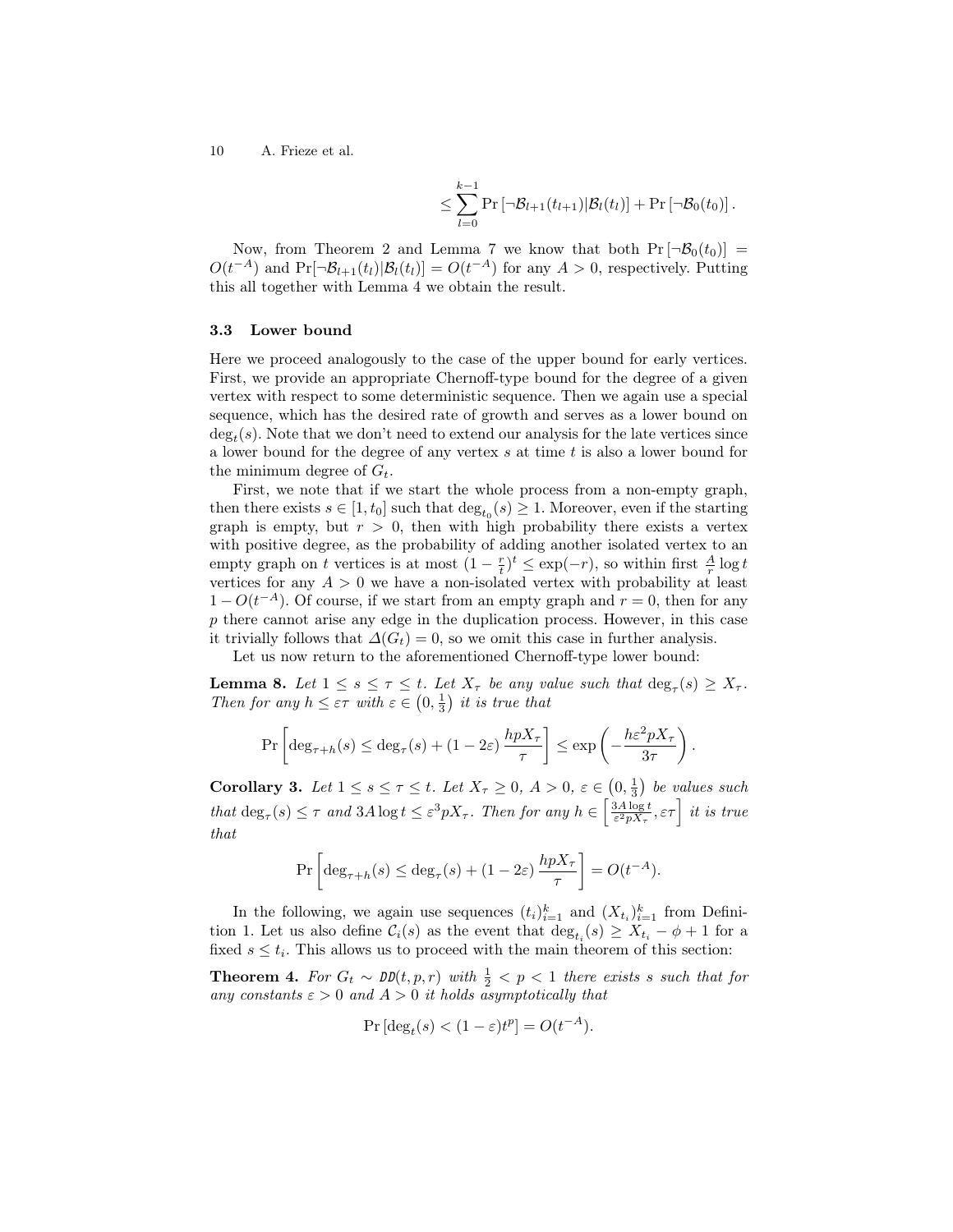*Proof.* Again let us use sequences  $(t_i)_{i=0}^k$  and  $(X_{t_i})_{i=0}^k$  with  $\alpha = 12p^3(A +$ 1)  $\log^2 t$ ,  $\beta_i = \alpha p - \frac{\alpha}{\log t_i}$  and  $\phi = 144(A+1)^2 \log^4 t$ . These parameters satisfy the assumptions of Lemma 3 and Corollary 2.

Moreover, if  $\mathcal{C}_i(s)$  holds, then the assumptions of Corollary 3 are also true for  $\tau = t_i$  and  $h = \frac{\alpha t_i \log t_i}{X_{t_i}}$  as  $t_i \to \infty$ , since for any constant  $A > 0$  and  $\varepsilon = \frac{1}{2p \log t_i}$ 

$$
\frac{3A\tau\log t}{\varepsilon^2 pX_{t_i}} < h = \frac{\alpha t_i\log t_i}{X_{t_i}} < \varepsilon t_i.
$$

The left inequality is easy to verify as the left hand side is  $\Theta\left(\frac{t_i \log^2 t_i \log t}{X_{t_i}}\right)$ ) and  $h$ grows like  $\Theta\left(\frac{t_i\log t_i\log^2t}{X_{t_i}}\right)$  . The right inequality follows directly from Lemma 2. Next,  $X_{t_{i+1}} - X_{t_i} = \beta_i \log t_i = (1 - 2\varepsilon) \frac{hpX_{t_i}}{t_i}$ , where  $h = \frac{1}{1 - \frac{1}{p \log t_i}}$  $\frac{\beta_i t_i \log t_i}{p X_{t_i}}$ . Therefore, Corollary 3 implies that for any constant  $A > 0$  and  $\varepsilon = \frac{1}{2p \log t_i}$  it is

true that  $Pr[\neg \mathcal{C}_{i+1}(s)|\mathcal{C}_{i}(s)] = O(t^{-A})$ . Note that we apply this with a sequence  $X_{t_i} - \phi + 1$ , not with  $X_{t_i}$  itself this time. This is so because to use Corollary 3 we need  $\deg_{t_0}(s) \ge X_{t_0} - \phi + 1 = 1$ , which holds with high probability – as e.g.  $\deg_{t_0}(s) \geq X_{t_0}$  is false with high probability.

Since  $X_{t_0} = 144(A+1)^2 \log^4 t$  we know that  $C_0(s)$  holds with high probability: either the starting graph is nonempty, or  $r > 0$  and some edges appear before  $t_0$ . Using Lemma 4 and Corollary 3 for any  $\varepsilon > 0$  and  $A > 0$  we get

$$
\Pr[\deg_t(s) < (1 - \varepsilon)t^p] \le \Pr[\deg_t(s) < X_{t_{k-1}} - \phi + 1] \le \Pr[\neg C_{k-1}(s)]
$$
\n
$$
\le \sum_{i=0}^{k-2} \Pr[\neg C_{i+1}(s)|C_i(s)] + \Pr[\neg C_0(s)] = \sum_{i=0}^{k-1} O(t^{-A}) = O(t^{-A+1}).
$$

We conclude our analysis with the following corollary.

**Corollary 4.** For  $G_t \sim \text{DD}(t, p, r)$  with  $\frac{1}{2} < p < 1$  for any constants  $\varepsilon > 0$  and  $A > 0$  it holds asymptotically that

$$
\Pr\left[\Delta(G_t) \le (1 - \varepsilon)t^p\right] = O(t^{-A}).
$$

## References

- 1. Barabási, A.L., Albert, R.: Emergence of scaling in random networks. Science 286(5439), 509–512 (1999)
- 2. Bollobás, B.: Random graphs. Cambridge University Press (2001)
- 3. Bollobás, B., Riordan, O., Spencer, J., Tusnády, G.: The degree sequence of a scale-free random graph process. In: The Structure and Dynamics of Networks, pp. 384–395. Princeton University Press (2011)
- 4. Chierichetti, F., Kumar, R., Lattanzi, S., Panconesi, A., Raghavan, P.: Models for the compressible web. SIAM Journal on Computing 42(5), 1777–1802 (2013)
- 5. Colak, R., Hormozdiari, F., Moser, F., Schönhuth, A., Holman, J., Ester, M., Sahinalp, S.C.: Dense graphlet statistics of protein interaction and random networks. In: Biocomputing 2009, pp. 178–189. World Scientific Publishing, Singapore (2009)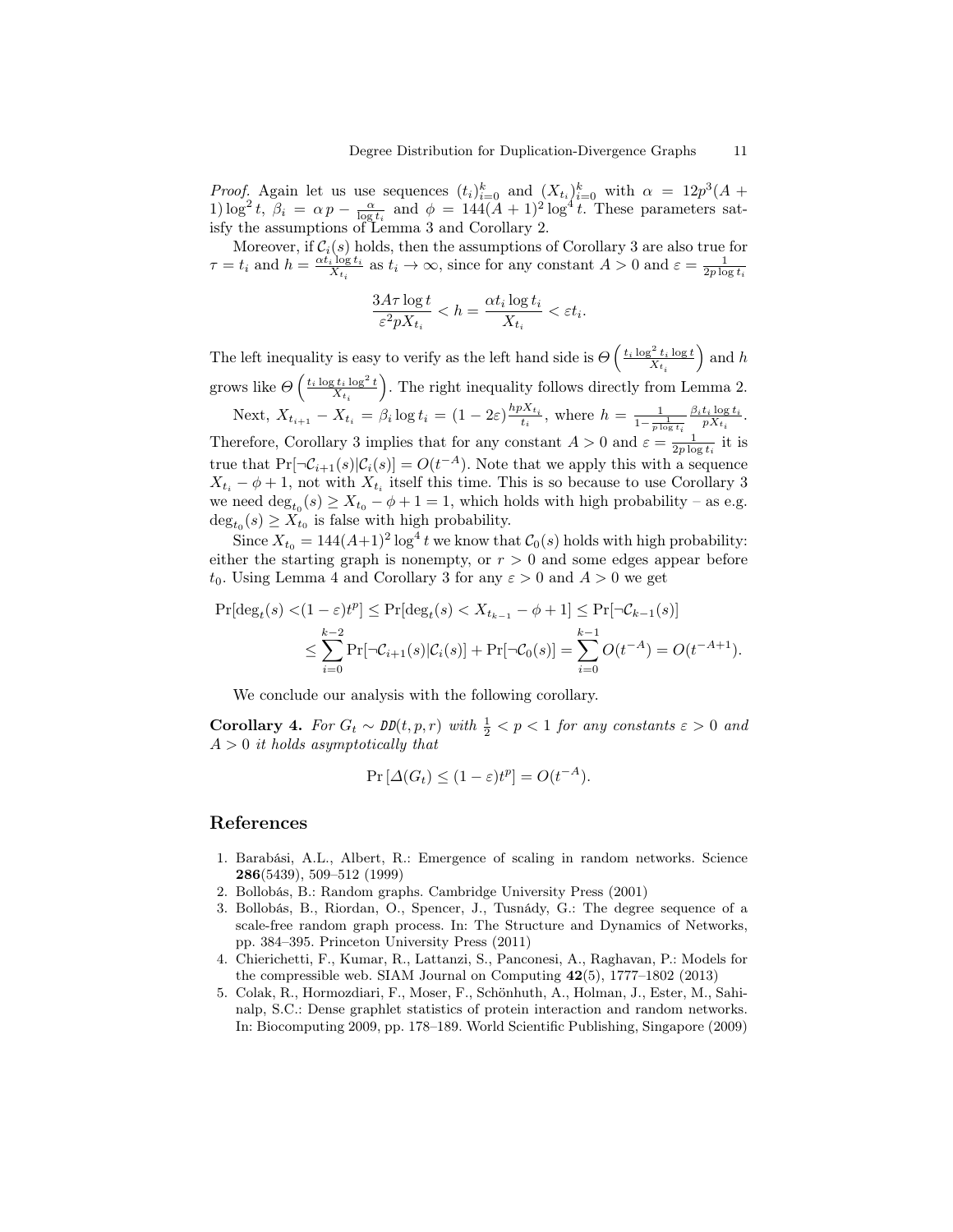- 12 A. Frieze et al.
- 6. Cooper, C., Frieze, A.: The cover time of the preferential attachment graph. Journal of Combinatorial Theory, Series B 97(2), 269–290 (2007)
- 7. Diestel, R.: Graph Theory. Springer (2005)
- 8. Erdős, P., Rényi, A.: On random graphs I. Publicationes Mathematicae 6, 290–297 (1959)
- 9. Frieze, A., Karoński, M.: Introduction to Random Graphs. Cambridge University Press (2016)
- 10. Frieze, A., Turowski, K., Szpankowski, W.: Degree distribution for duplicationdivergence graphs: Large deviations. In: Adler, I., Müller, H. (eds.) Graph-Theoretic Concepts in Computer Science - 46th International Workshop, WG 2020, Leeds, UK, June 24-26, 2020, Revised Selected Papers. Lecture Notes in Computer Science, vol. 12301, pp. 226–237. Springer (2020)
- 11. Hermann, F., Pfaffelhuber, P.: Large-scale behavior of the partial duplication random graph. ALEA 13, 687–710 (2016)
- 12. Jacquet, P., Turowski, K., Szpankowski, W.: Power-law degree distribution in the connected component of a duplication graph. In: Drmota, M., Heuberger, C. (eds.) 31st International Conference on Probabilistic, Combinatorial and Asymptotic Methods for the Analysis of Algorithms, AofA 2020, June 15-19, 2020, Klagenfurt, Austria (Virtual Conference). LIPIcs, vol. 159, pp. 16:1–16:14. Schloss Dagstuhl - Leibniz-Zentrum für Informatik (2020)
- 13. Janson, S., Łuczak, T., Ruciński, A.: Random graphs. John Wiley & Sons (2011)
- 14. Jordan, J.: The connected component of the partial duplication graph. ALEA Latin American Journal of Probability and Mathematical Statistics 15, 1431–1445 (2018)
- 15. Knuth, D., Motwani, R., Pittel, B.: Stable husbands. Random Structures & Algorithms 1(1), 1–14 (1990)
- 16. Li, S., Choi, K.P., Wu, T.: Degree distribution of large networks generated by the partial duplication model. Theoretical Computer Science 476, 94–108 (2013)
- 17. Łuczak, T., Magner, A., Szpankowski, W.: Asymmetry and structural information in preferential attachment graphs. Random Structures & Algorithms  $55(3)$ , 696– 718 (2019)
- 18. Łuczak, T., Magner, A., Szpankowski, W.: Compression of preferential attachment graphs. In: IEEE International Symposium on Information Theory, ISIT 2019, Paris, France, July 7-12, 2019. pp. 1697–1701. IEEE (2019)
- 19. Newman, M.: Networks: An Introduction. Oxford University Press (2010)
- 20. Shao, M., Yang, Y., Guan, J., Zhou, S.: Choosing appropriate models for protein– protein interaction networks: a comparison study. Briefings in Bioinformatics 15(5), 823–838 (2013)
- 21. Solé, R., Pastor-Satorras, R., Smith, E., Kepler, T.: A model of large-scale proteome evolution. Advances in Complex Systems 5(01), 43–54 (2002)
- 22. Sreedharan, J., Turowski, K., Szpankowski, W.: Revisiting parameter estimation in biological networks: Influence of symmetries. IEEE/ACM Transactions on Computational Biology and Bioinformatics (2020)
- 23. Turowski, K., Szpankowski, W.: Towards degree distribution of a duplicationdivergence graph model. Electronic Journal of Combinatorics 28(1), P1.18 (2021)
- 24. Van Der Hofstad, R.: Random graphs and complex networks. Cambridge University Press (2016)
- 25. Watts, D., Strogatz, S.: Collective dynamics of "small-world" networks. Nature 393(6684), 440–442 (1998)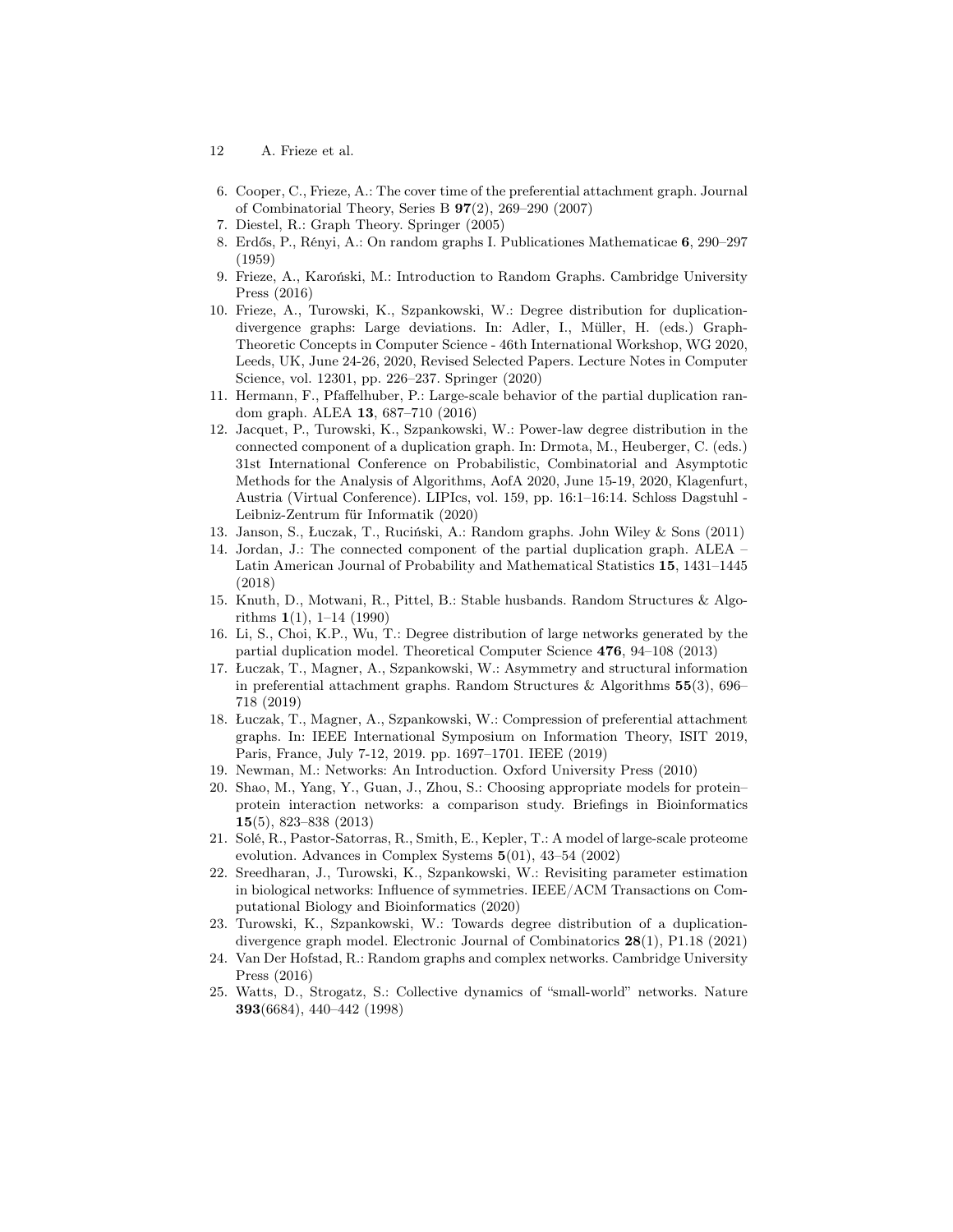# A Proof of Lemma 1

First, recall that for  $i = 0, 1, ..., h-1$  we have  $\deg_{\tau+i+1}(s) = \deg_{\tau+i}(s) + I_{\tau+i}$ where  $I_{\tau+i} \sim Be\left(\frac{p \deg_{\tau+i}(s)+r}{\tau+i}\right)$  $\frac{\tau+i}(s)+r}{\tau+i}$ . Also clearly  $\deg_{\tau+i}(s) \leq \deg_{\tau}(s) + i$  for any  $i = 0, 1, \ldots, h$ , so we have

$$
\frac{\deg_{\tau+i}(s)}{\tau+i} \le \frac{\deg_{\tau}(s)+i}{\tau} \le \left(1+\frac{i}{X_{\tau}}\right) \frac{X_{\tau}}{\tau} \le \left(1+\frac{h}{X_{\tau}}\right) \frac{X_{\tau}}{\tau} \le \left(1+\varepsilon\right) \frac{X_{\tau}}{\tau}.
$$

Therefore for any  $i = 0, 1, \ldots, h-1$  we know that  $I_{\tau+i}$  is stochastically dominated by  $I^*_{\tau+i} \sim Be\left((1+\varepsilon)\frac{pX_{\tau}+r}{\tau}\right).$ 

Now, from the well known Chernoff bounds we know that for any  $\varepsilon \in (0,1)$ 

$$
\Pr\left[\deg_{\tau+h}(s) - \deg_\tau(s) \ge (1+\varepsilon) \, \mathbb{E}\left[\sum_{i=0}^{h-1} I^*_{\tau+i}\right]\right] \le \exp\left(-\frac{\varepsilon^2}{3} \mathbb{E}\left[\sum_{i=0}^{h-1} I^*_{\tau+i}\right]\right)
$$

and therefore

$$
\Pr\left[\deg_{\tau+h}(s) \ge \deg_{\tau}(s) + (1+3\varepsilon) \frac{h(pX_{\tau}+r)}{\tau}\right] \le \Pr\left[\deg_{\tau+h}(s) \ge \deg_{\tau}(s) + (1+\varepsilon)^2 \frac{h(pX_{\tau}+r)}{\tau}\right] \le \exp\left(-\frac{h\varepsilon^2(1+\varepsilon)(pX_{\tau}+r)}{3\tau}\right).
$$

This completes the proof.

# B Proof of Lemma 2

Let us define  $Y_{\tau} = \tau^{p-\delta}$ . By definition we know that  $X_{t_0} = \phi \ge Y_{t_0}$ .

Now, let us assume that  $X_{t_i} \geq Y_{t_i}$  holds for some  $i \geq 0$ . Let us also denote by  $h = t_{i+1} - t_i = \frac{\alpha t_i \log t_i}{X_{t_i}}$ . Then we have asymptotically

$$
Y_{t_{i+1}} - Y_{t_i} = (t_i + h)^{p-\delta} - t_i^{p-\delta} = t_i^{p-\delta} \left( \left( 1 + \frac{h}{t_i} \right)^{p-\delta} - 1 \right) \le t_i^{p-\delta} \frac{(p-\delta)h}{t_i},
$$

for any  $\delta \in [0, p)$ , because  $X_{t_i} \ge \phi \ge \log^2 t$ , so  $\frac{h}{t_i} = \frac{\alpha \log t_i}{X_{t_i}} \le \frac{\alpha \log t_i}{\phi} \le \frac{\log t}{\sqrt{\phi}} \le 1$ . Thus,

$$
Y_{t_i} \frac{(p-\delta) h}{t_i} \le X_{t_i} \frac{(p-\delta) h}{t_i} = \alpha(p-\delta) \log t_i \le \beta_i \log t_i = X_{t_{i+1}} - X_{t_i},
$$

so clearly  $X_{t_{i+1}} \geq Y_{t_{i+1}}$  holds as well, which completes the inductive step.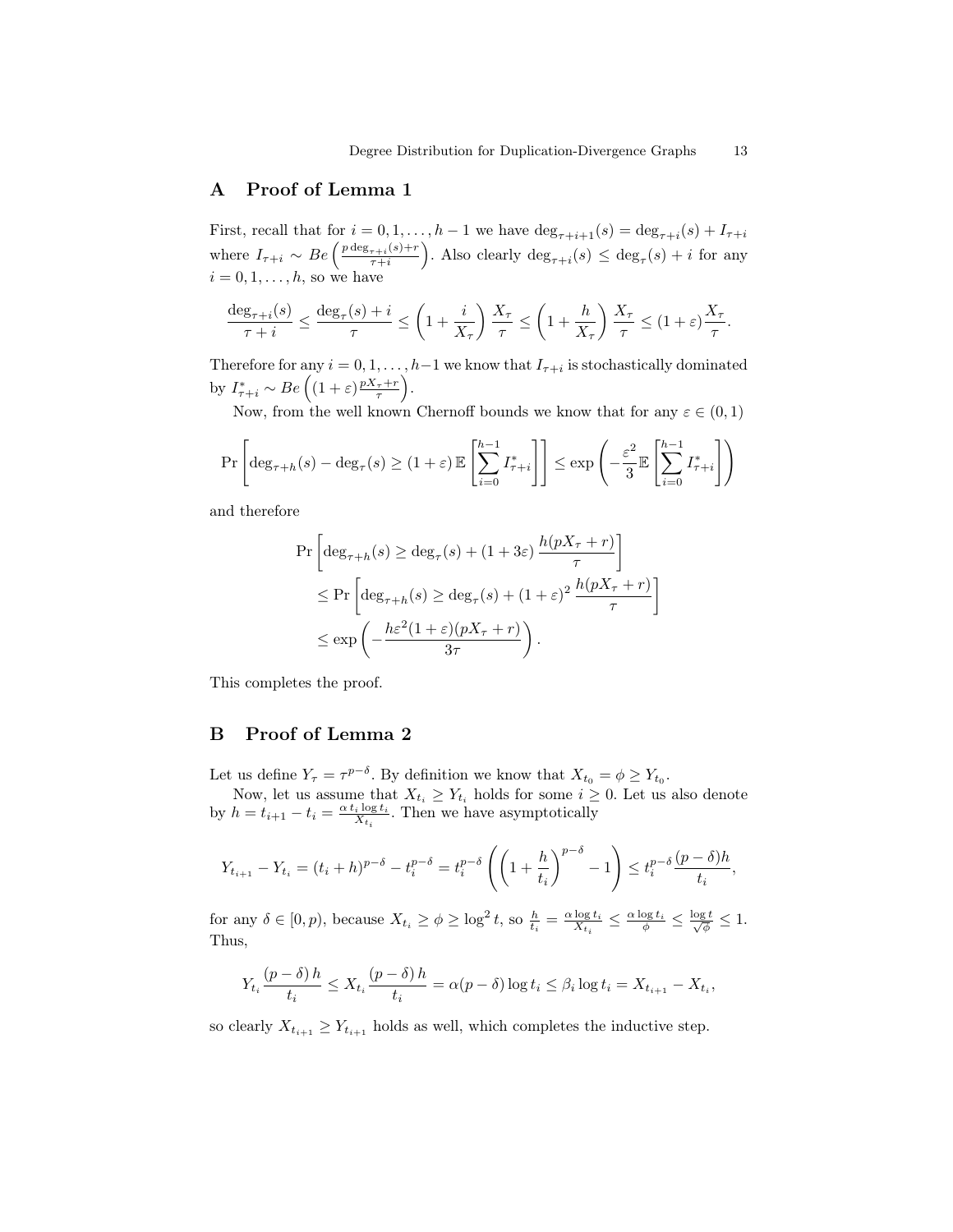# C Proof of Lemma 3

We again proceed by induction. Clearly,  $X_{t_0} = t_0 \leq t_0 \log t_0$ . Directly from the definition we get

$$
\phi^{1-p}t_{i+1}^p \log t_{i+1} - X_{t_{i+1}} = \phi^{1-p}t_{i+1}^p \log t_{i+1} - X_{t_i} - \beta_i \log t_i
$$
  
\n
$$
\geq \phi^{1-p}t_{i+1}^p \log t_{i+1} - \phi^{1-p}t_i^p \log t_i - \beta_i \log t_i
$$
  
\n
$$
= \phi^{1-p}t_i^p \log t_i \left( \left( 1 + \frac{\alpha \log t_i}{X_{t_i}} \right)^p \left( 1 + \frac{\log(1 + \alpha \log t_i/X_{t_i})}{\log t_i} \right) - 1 \right) - \beta_i \log t_i.
$$

Now we use the inequalities  $(1+x)^p \geq 1 + px - \frac{p(1-p)x^2}{2} + O(x^3)$  and  $\log(1+\frac{1}{2})$  $(x) \geq x - O(x^2)$ , true for any  $p \in [0, 1]$  and any  $x \to 0$ . In particular, in our case  $x \geq x - \mathcal{O}(x)$ , true for any  $p \in [0, 1]$  and any  $x \to 0$ . In particular  $x = \frac{\alpha \log t_i}{X_{t_i}} \leq \frac{1}{\sqrt{\log t}}$  since  $\alpha \leq \sqrt{\phi}$  and  $X_{t_i} \geq \phi \geq \log^3 t$ . Therefore

$$
\begin{split} &\phi^{1-p}t_{i+1}^p\log t_{i+1} - X_{t_{i+1}} \\ &\geq \phi^{1-p}t_i^p\log t_i \left(\frac{\alpha p\log t_i}{X_{t_i}} + \frac{\alpha}{X_{t_i}}(1-o(1)) - \frac{\alpha^2 p(1-p)\log^2 t_i}{2X_{t_i}^2}(1-o(1))\right) \\ &- \beta_i\log t_i \\ &\geq \alpha\log t_i \left(p + \frac{1}{\log t_i}(1-o(1)) - \frac{p(1-p)\log t_i}{2\sqrt{t_i^{p-\delta}}}(1-o(1))\right) - \beta_i\log t_i, \end{split}
$$

where in the last line we used  $X_{t_i} \geq \sqrt{\phi t_i^{p-\delta}} \geq \alpha \sqrt{t_i^{p-\delta}}$  – derived as the geometric mean between the bounds from Definition 1 and Lemma 2.

Finally, we note the assumption  $\beta_i \leq \alpha p + \frac{\alpha}{2 \log t_i}$  ensures that for sufficiently large t last expression is clearly non-negative, which completes the proof.

# D Proof of Lemma 4

Clearly from the previous lemmas we know that for any constant  $\varepsilon > 0$  it is true that

$$
\frac{t_k}{t_{k-1}} = 1 + \frac{\alpha \log t_{k-1}}{X_{t_{k-1}}} \le 1 + \frac{\alpha \log t_{k-1}}{\sqrt{\phi t_{k-1}^{p-\delta}}} \in (1, 1 + \varepsilon).
$$

The first claim follows from this and from the fact that  $t_{k-1} < t \leq t_k$ .

Similarly, for any constant  $\varepsilon > 0$  the second claim follows from the fact that  $X_{t_{k-1}} < X_t \leq X_{t_k}$  and that

$$
\frac{X_{t_k}}{X_{t_{k-1}}} = 1 + \frac{\beta_k \log t_k}{X_{t_{k-1}}} \le 1 + \frac{\alpha \log t_{k-1}(p+\varepsilon)}{\sqrt{\phi t_{k-1}^{p-\delta}}} \in (1, 1+\varepsilon)
$$

which completes the proof.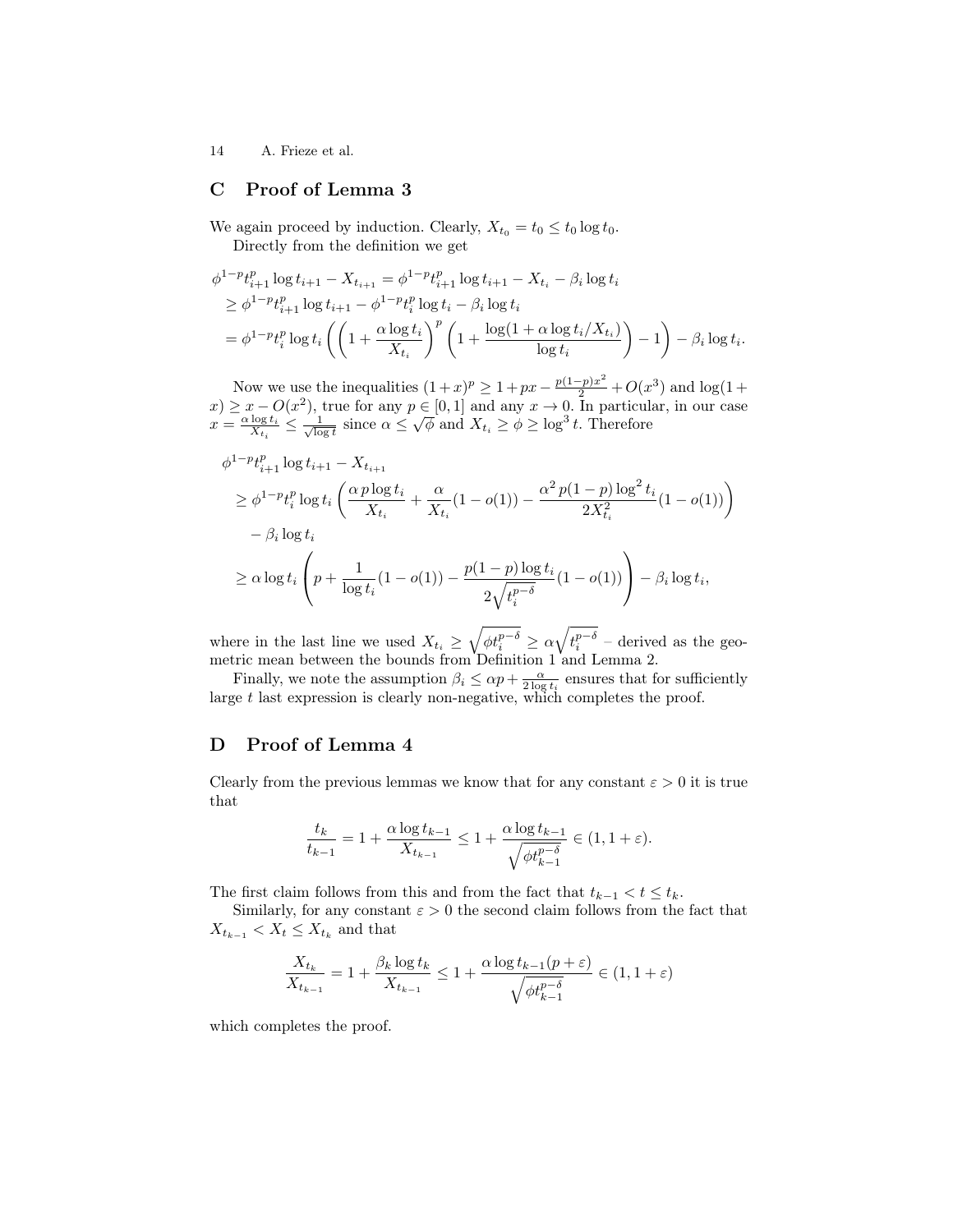## E Proof of Lemma 6

Let us denote  $d = \frac{1-p}{2} X_{t_{l+1}} - \frac{(1+p)r}{2p}$  $\frac{(-p+r)}{2p}$ . If  $s \in [t_{l+1} - d, t_{l+1}],$  then the result is directly implied by Lemma 5 with  $\varepsilon = \frac{1-p}{2p}$ , as the degree of the vertex during an interval of length d cannot grow more than d.

Otherwise  $s \in (t_l, t_{l+1} - d)$ . But if such an s exists, then it is the case that  $d \le t_{l+1} - t_l = \frac{Ct_l \log t_l \log^2 t}{X_{t_l}}$  for some constant  $C > 0$  so from Lemma 2 with  $\delta = 0$ and by the fact that  $X_{t_i} \geq \phi$  we get that asymptotically  $X_{t_i} \geq t_i^{\gamma p} \log^{4(1-\gamma)} t$  for any  $\gamma \in [0, 1]$  and therefore

$$
Ct_l \log t_l \log^2 t \ge \left(\frac{1-p}{2} X_{t_{l+1}} - \frac{(1+p)r}{2p}\right) X_{t_l}
$$
  

$$
\ge \frac{1-p}{4} X_{t_l}^2 \ge \frac{1-p}{4} t_l^{2\gamma p} \log^{8(1-\gamma)} t.
$$

However, if we set e.g.  $\gamma = \frac{3}{5}$ , then we can bound the right side from below by  $\frac{1-p}{4} t_l^{6/5}$  $\int_l^{6/5} \log^{16/5} t$  – and for sufficiently large t we obtain a contradiction, as each term on the right side asymptotically dominates the respective one on the left side.

# F Proof of Lemma 7

Let  $l$  be the first value for which the theorem does not hold. Then, from Lemma  $6$ we get that for any constant  $A > 0$  it holds that

$$
\Pr[\neg \mathcal{B}_{l+1}(t_{l+1}) | \mathcal{B}_{l}(t_{l}) \land \mathcal{B}_{l+1}(t_{l})] = \sum_{s=t_{l}}^{t_{l+1}-1} \Pr[\neg \mathcal{B}_{l+1}(s+1) | \mathcal{B}_{l}(t_{l}) \land \mathcal{B}_{l+1}(s)]
$$
  
= 
$$
\sum_{s=t_{l}}^{t_{l+1}-1} \Pr[\neg \mathcal{A}_{l+1}(s+1) | \mathcal{B}_{l}(t_{l}) \land \mathcal{B}_{l+1}(s)] = O(t^{-A}).
$$

From Theorem 2 we know that  $Pr[\mathcal{B}_0(t_0)] = 1 - O(t^{-A})$ . Recall that by our assumption  $\Pr[\neg \mathcal{B}_{i+1}(t_{i+1}) | \mathcal{B}_{i}(t_i)] = 1 - O(t^{-A})$  for all  $i = 0, 1, \ldots, l-1$ , so it follows that  $Pr[\mathcal{B}_i(t_i)] = 1 - O(t^{-A})$  for all  $i = 0, 1, ..., l$ . We use this fact, the observation that  $\mathcal{B}_l(t_l) \subseteq \mathcal{A}_l(s)$  and Theorem 2 to get

$$
\Pr\left[\neg B_{l+1}(t_l)|B_l(t_l)\right] \leq \sum_{s=1}^{t_l} \Pr\left[\neg \mathcal{A}_{l+1}(s)|B_l(t_l)\right] \leq \sum_{s=1}^{t_l} \frac{\Pr\left[\neg \mathcal{A}_{l+1}(s) \land B_l(t_l)\right]}{\Pr\left[\mathcal{B}_l(t_l)\right]} \\
\leq \sum_{s=1}^{t_l} \frac{\Pr\left[\neg \mathcal{A}_{l+1}(s) \land \mathcal{A}_l(s)\right]}{\Pr\left[\mathcal{B}_l(t_l)\right]} \leq \sum_{s=1}^{t_l} \frac{\Pr\left[\neg \mathcal{A}_{l+1}(s)|\mathcal{A}_l(s)\right]}{\Pr\left[\mathcal{B}_l(t_l)\right]} = O(t^{-A}).
$$

Finally, for any events  $E_1, E_2, E_3$  we have  $Pr[\neg E_1 | E_2] \le Pr[\neg E_1 | E_3 \wedge E_2] +$  $Pr[\neg E_3 | E_2]$ . We substitute  $E_1 = \mathcal{B}_{l+1}(t_{l+1}), E_2 = \mathcal{B}_{l}(t_l)$  and  $E_3 = \mathcal{B}_{l+1}(t_l)$  to obtain the final result.